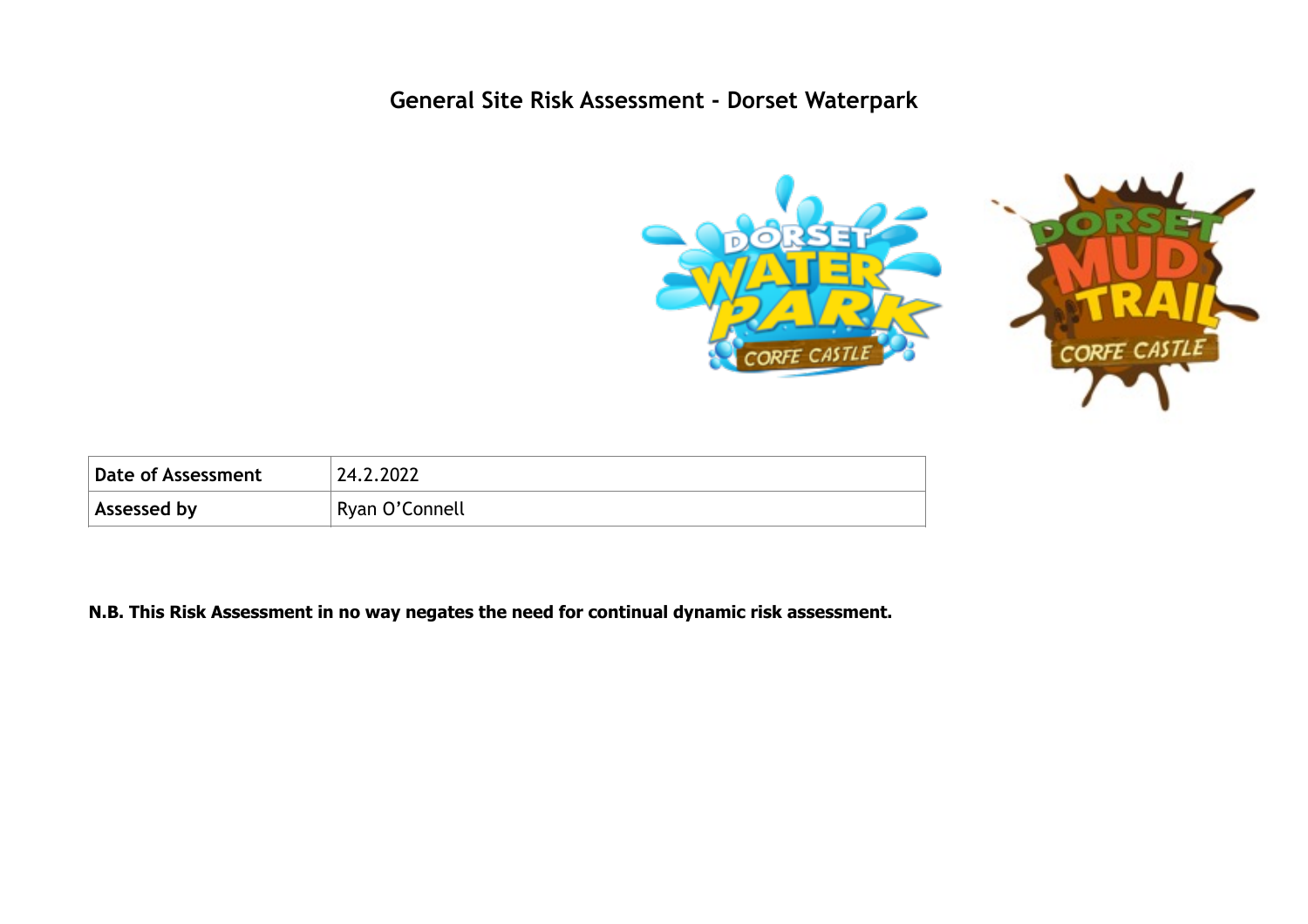## **General Risks (Non Activity Related)**

| <b>Hazard</b>                                                                                                                                                            | Who may be<br>harmed? | <b>Foreseeable</b><br><b>Severity</b> | <b>Control Measures in Place</b>                                                                                                                                                                                                                                                                                                                                                                                                                                                                                                                                                    | <b>Residual</b><br><b>Risk</b> |
|--------------------------------------------------------------------------------------------------------------------------------------------------------------------------|-----------------------|---------------------------------------|-------------------------------------------------------------------------------------------------------------------------------------------------------------------------------------------------------------------------------------------------------------------------------------------------------------------------------------------------------------------------------------------------------------------------------------------------------------------------------------------------------------------------------------------------------------------------------------|--------------------------------|
| <b>Car Park</b><br>Vehicle impact with<br>pedestrians leading to<br>crush injury<br>Vehicle impact with<br>other vehicles & and<br>structures/equipment<br>Slips & trips | All persons           | Medium                                | There are two car parks on site. Each car park has one<br>entrance/exit (no through road), therefore vehicle<br>speeds are likely to be very low.<br>• Car park is level, with no blind spots obscuring vision.<br>Car parking attendant employed to direct cars where<br>$\bullet$<br>to park at busy times.<br>Opening hours during daylight hours only (public do<br>not enter car park during dark hours).<br>Car park is separated from main pedestrian area by<br>signs and a bollard at busy times.<br>• Young persons under the control of parent/guardian at<br>all times. | Low                            |
| <b>Reception</b><br>Admin activities<br>Money handling<br>Electrical equipment<br>Slips & trips                                                                          | <b>Staff</b>          | Low                                   | Electrical equipment is regularly inspected.<br>• Cash Safe used to hold small amounts of money.<br>Altro flooring provides grip even when wet and<br>muddy.                                                                                                                                                                                                                                                                                                                                                                                                                        | Low                            |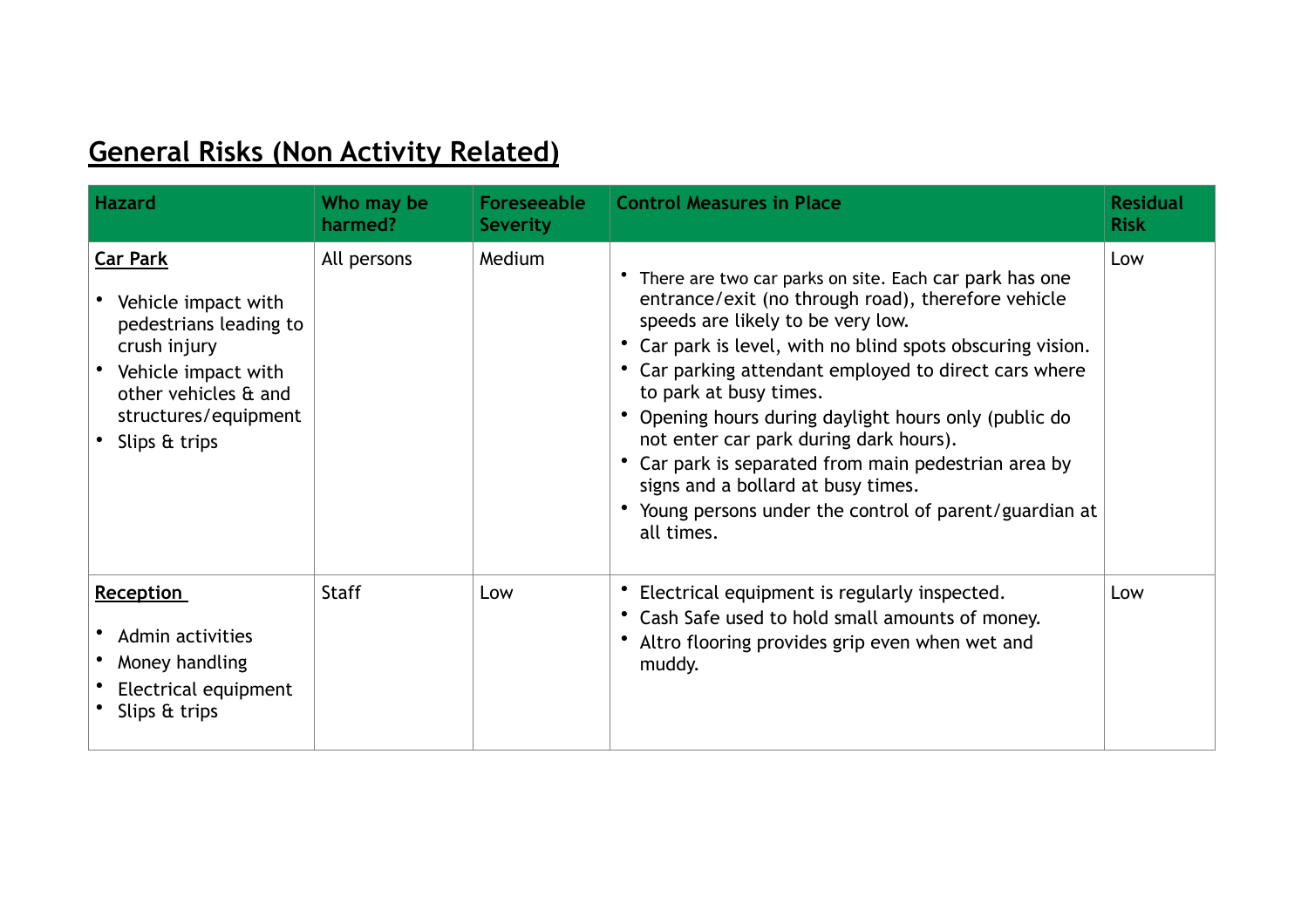| <b>Hazard</b>                                                                                                                                                                                                                                            | Who may be<br>harmed?                                                                     | <b>Foreseeable</b><br><b>Severity</b> | <b>Control Measures in Place</b>                                                                                                                                                                                                                                                                                                                                                                                                                                                                                                                                                                                                                                                                                                                                                                                                                                                                                                                                                                                                                                                                                                                                                             | <b>Residual</b><br><b>Risk</b> |
|----------------------------------------------------------------------------------------------------------------------------------------------------------------------------------------------------------------------------------------------------------|-------------------------------------------------------------------------------------------|---------------------------------------|----------------------------------------------------------------------------------------------------------------------------------------------------------------------------------------------------------------------------------------------------------------------------------------------------------------------------------------------------------------------------------------------------------------------------------------------------------------------------------------------------------------------------------------------------------------------------------------------------------------------------------------------------------------------------------------------------------------------------------------------------------------------------------------------------------------------------------------------------------------------------------------------------------------------------------------------------------------------------------------------------------------------------------------------------------------------------------------------------------------------------------------------------------------------------------------------|--------------------------------|
| <b>Snack Shack</b><br>• Use of grills<br>• Sharp knives<br>• Food allergies &<br>intolerance<br>• Manual Handling<br>• Slips & Trips<br>• Cleaning chemicals<br>• Electrical equipment<br>Manual Handling of<br>food/kitchen items<br>Hot drinks machine | Catering staff<br>Members of the<br>public for<br>exterior areas<br>and food<br>products. | Medium                                | Cooking equipment is situated away from public<br>areas, operated by staff only.<br>• Staff trained to use and clean grills properly.<br>Electrical equipment is regularly inspected.<br>$\bullet$<br>Fire blanket & extinguisher installed in the food<br>preparation area.<br>Knives washed separately from other cutlery and<br>$\bullet$<br>never left in washing up water at bottom of sink.<br>Chemicals stored in cupboard, away from food<br>preparation areas.<br>• First aid box provided.<br>• Food hygiene training provided to staff.<br>All food preparation and storage areas are regularly<br>cleaned with anti-bacterial cleaning agent.<br>• Staff provided with manual handling instruction.<br>• Flooring is regularly cleaned, and spillages are<br>mopped up immediately.<br>* Staff wear appropriate footwear (closed toe shoes).<br>• Staff provided with manual handling instruction.<br>• Staff provided with instruction in safe use of drinks<br>machine.<br>• Food allergy information provided to customers.<br>First aid staff trained to deal with persons suffering<br>allergic reactions/choking.<br>• Regular cleaning of tables/benches using sanitiser. | Low                            |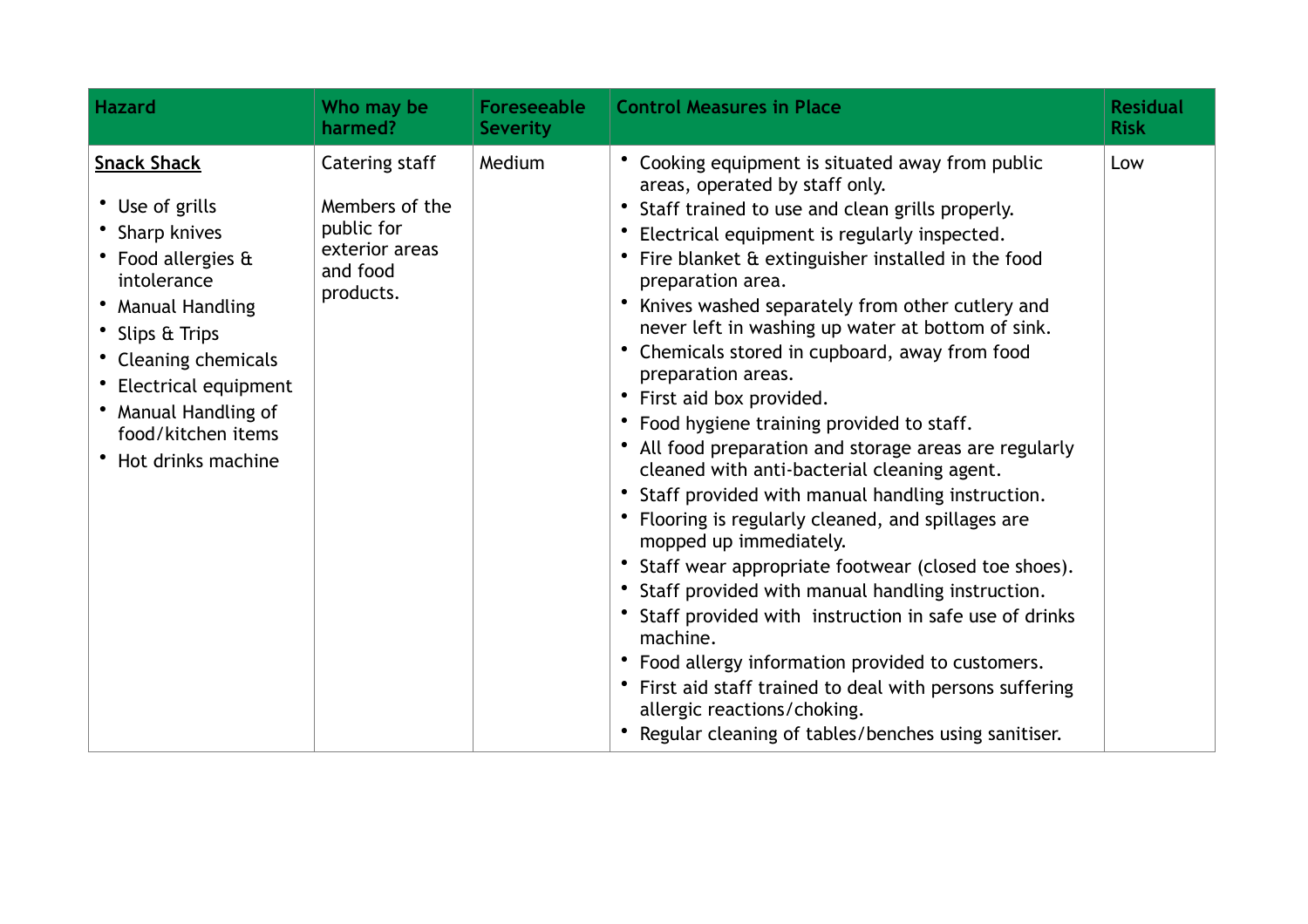| <b>Hazard</b>                                                                                                      | Who may be<br>harmed?                                               | <b>Foreseeable</b><br><b>Severity</b> | <b>Control Measures in Place</b>                                                                                                                                                                                                                                                                                                                                                                                                                                                                          | <b>Residual</b><br><b>Risk</b> |
|--------------------------------------------------------------------------------------------------------------------|---------------------------------------------------------------------|---------------------------------------|-----------------------------------------------------------------------------------------------------------------------------------------------------------------------------------------------------------------------------------------------------------------------------------------------------------------------------------------------------------------------------------------------------------------------------------------------------------------------------------------------------------|--------------------------------|
| <b>Toilets</b><br>• Slip on wet surface<br>• Legionella<br>• Hygiene<br>• Chemicals<br>• Hot water                 | All persons using<br>the toilets<br>Persons cleaning<br>the toilets | Low                                   | • Toilets are regularly inspected (and signed off).<br>Toilet Chemicals are stored in a locked storage<br>cupboard.<br>Cleaners wear hand gloves and other protective<br>equipment when cleaning.<br>Electrical equipment is regularly inspected.<br>Sign displayed advising users who to report damage/<br>problems to.<br>• Warning sign displayed during cleaning activities.<br>• Taps are regularly purged (prevent potential<br>legionella build-up).<br>'Hot Water' signs displayed by sinks/taps. | Low                            |
| <b>Changing and Locker</b><br><u>Rooms</u><br>• Slip on wet surface<br>• Hygiene<br><b>Child Protection issues</b> | All persons                                                         | Low                                   | Changing and Locker areas are regularly inspected and<br>cleaned.<br>See Company Policy document for Child Protection<br>information.                                                                                                                                                                                                                                                                                                                                                                     | Low                            |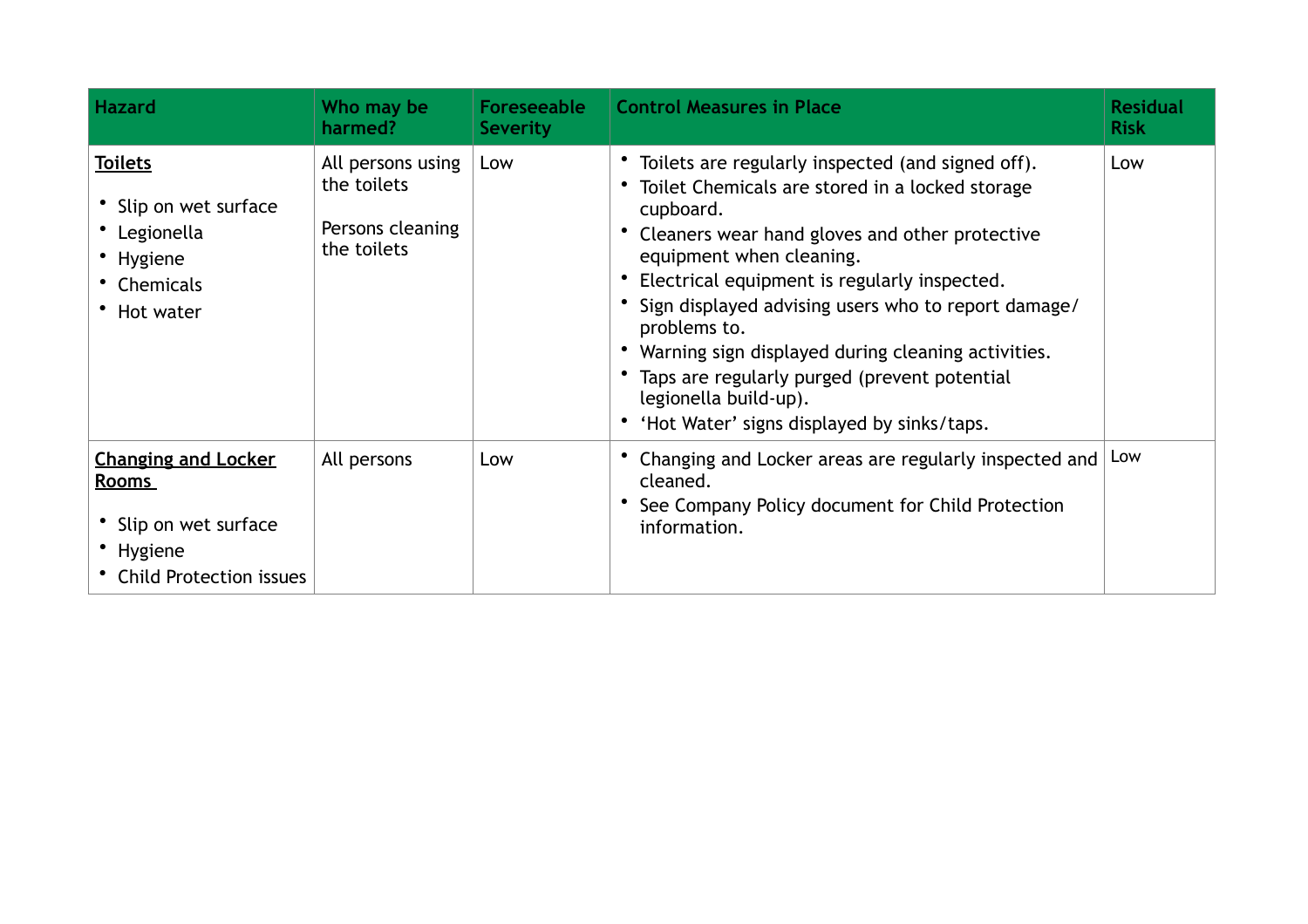| <b>Hazard</b>                                                                                                                                                                                       | Who may be<br>harmed? | <b>Foreseeable</b><br><b>Severity</b> | <b>Control Measures in Place</b>                                                                                                                                                                                                                                                                                                                                                                                                                                                                                                                                                                                                           | <b>Residual</b><br><b>Risk</b> |
|-----------------------------------------------------------------------------------------------------------------------------------------------------------------------------------------------------|-----------------------|---------------------------------------|--------------------------------------------------------------------------------------------------------------------------------------------------------------------------------------------------------------------------------------------------------------------------------------------------------------------------------------------------------------------------------------------------------------------------------------------------------------------------------------------------------------------------------------------------------------------------------------------------------------------------------------------|--------------------------------|
| <b>Storage Containers</b><br>• Sharp tools<br>• Heavy doors<br>• Manual Handling<br>• Slips & Trips<br>• Cleaning chemicals<br>• Electrical equipment<br>• Manual Handling of<br>food/kitchen items | <b>Staff</b>          | Medium                                | • Only staff trained to do so may handle specific tools.<br>• All chemicals are well labelled and correctly stored.<br>(See COSHH risk assessment for more details).<br>• Staff to wear hand gloves and other protective<br>equipment when handling chemicals.<br>Electrical equipment is regularly inspected.<br>$\bullet$<br>• Staff are properly trained in manual handling<br>techniques.<br>• Container doors must be kept shut or tied back to<br>prevent slamming in the wind.                                                                                                                                                      | Low                            |
| <b>Fire</b>                                                                                                                                                                                         | All persons           | Low                                   | Refer to separate fire risk assessment.                                                                                                                                                                                                                                                                                                                                                                                                                                                                                                                                                                                                    | Low                            |
| <b>Animals</b><br>• Animal bites<br>• Animal faeces<br>• Zoonoses from<br>animals (infection<br>from animal to<br>human)                                                                            | All persons           | Low                                   | Signs displayed requiring all dogs to be kept on a lead<br>(or under close control) by dog owner.<br>Dog owners to be advised to clean up own dog mess<br>and dispose of in dog pooh bins.<br>Regular inspection by staff who clear up dog/other<br>animal faeces.<br>Hand washing facilities provided.<br>$\bullet$<br>• All animal areas are fully enclosed with wooden<br>fencing / stock fencing - no direct contact with<br>animals in the enclosure.<br>• Warning signs in place advising of dangers.<br>• Signs provided nearby, advising persons to wash hands<br>after contact with animals.<br>All animals have been vaccinated. | Low                            |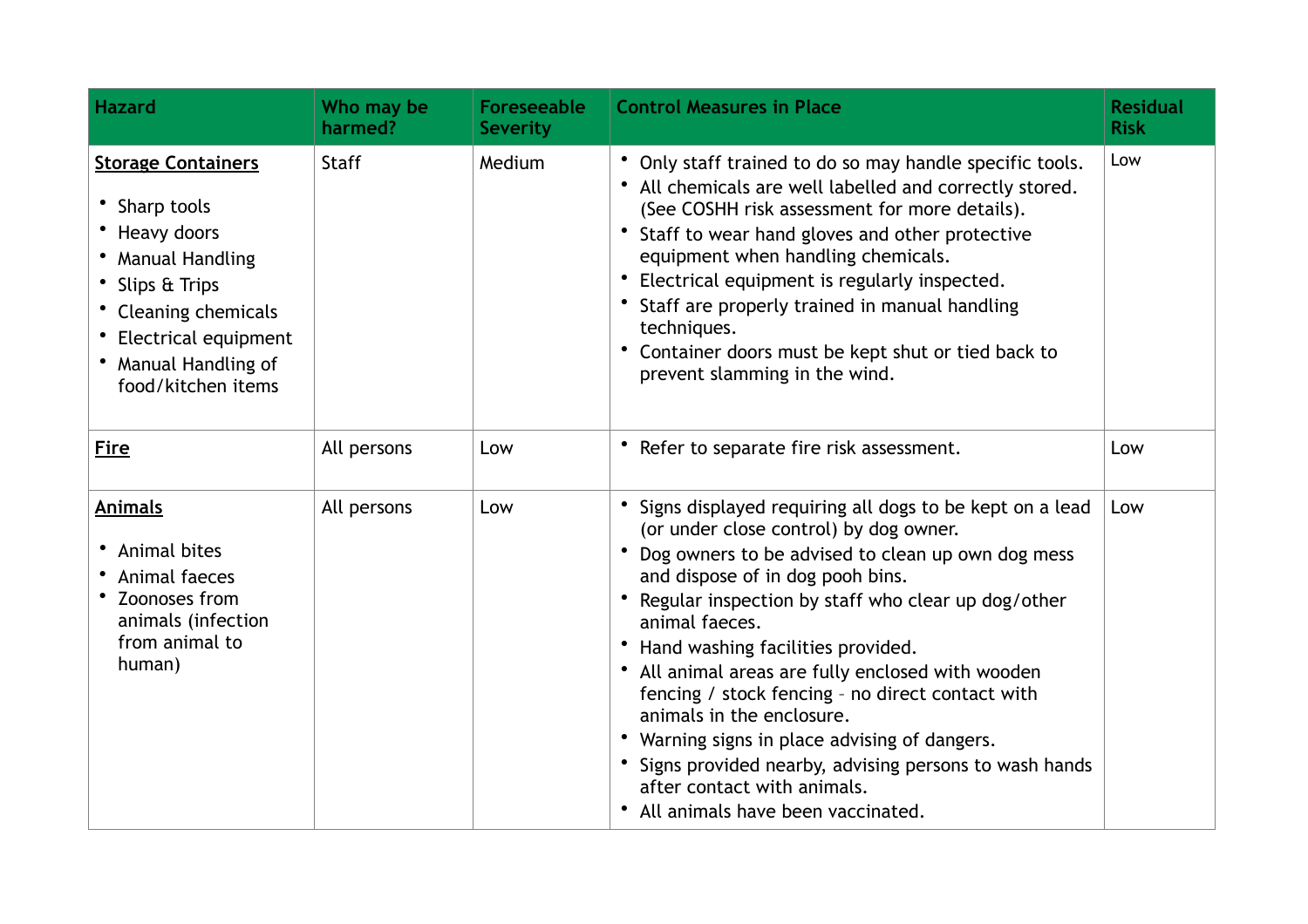| <b>Hazard</b>                                                  | Who may be<br>harmed? | <b>Foreseeable</b><br><b>Severity</b> | <b>Control Measures in Place</b>                                                                                                                                                                                                                                                                                                                                                                                                                                                                                           | <b>Residual</b><br><b>Risk</b> |
|----------------------------------------------------------------|-----------------------|---------------------------------------|----------------------------------------------------------------------------------------------------------------------------------------------------------------------------------------------------------------------------------------------------------------------------------------------------------------------------------------------------------------------------------------------------------------------------------------------------------------------------------------------------------------------------|--------------------------------|
| <b>First Aid</b><br>First aid provision for<br>injured persons | All persons           | Medium                                | • Typical injuries likely to be contusions, minor cuts/<br>grazes, broken bones (from fall). Catering staff may<br>suffer burns from the grills.<br>Burns and cuts from maintenance activities.<br>• At least 2 first aid trained staff on site at all times<br>whilst open.<br>First aid staff could reach injured persons on site<br>within 2 minutes. All staff provided with<br>communication radios enabling rapid action.<br>• First aid supplies provided.<br>First aid area provided for treating injured persons. | Low                            |
| <b>Litter</b><br>Litter left by visitors<br>Sharp objects      | All persons           | Medium                                | Staff regularly inspect the site for litter.<br>Litter bins provided around the site.<br>Glass is never given to children; adults only.                                                                                                                                                                                                                                                                                                                                                                                    | Low                            |